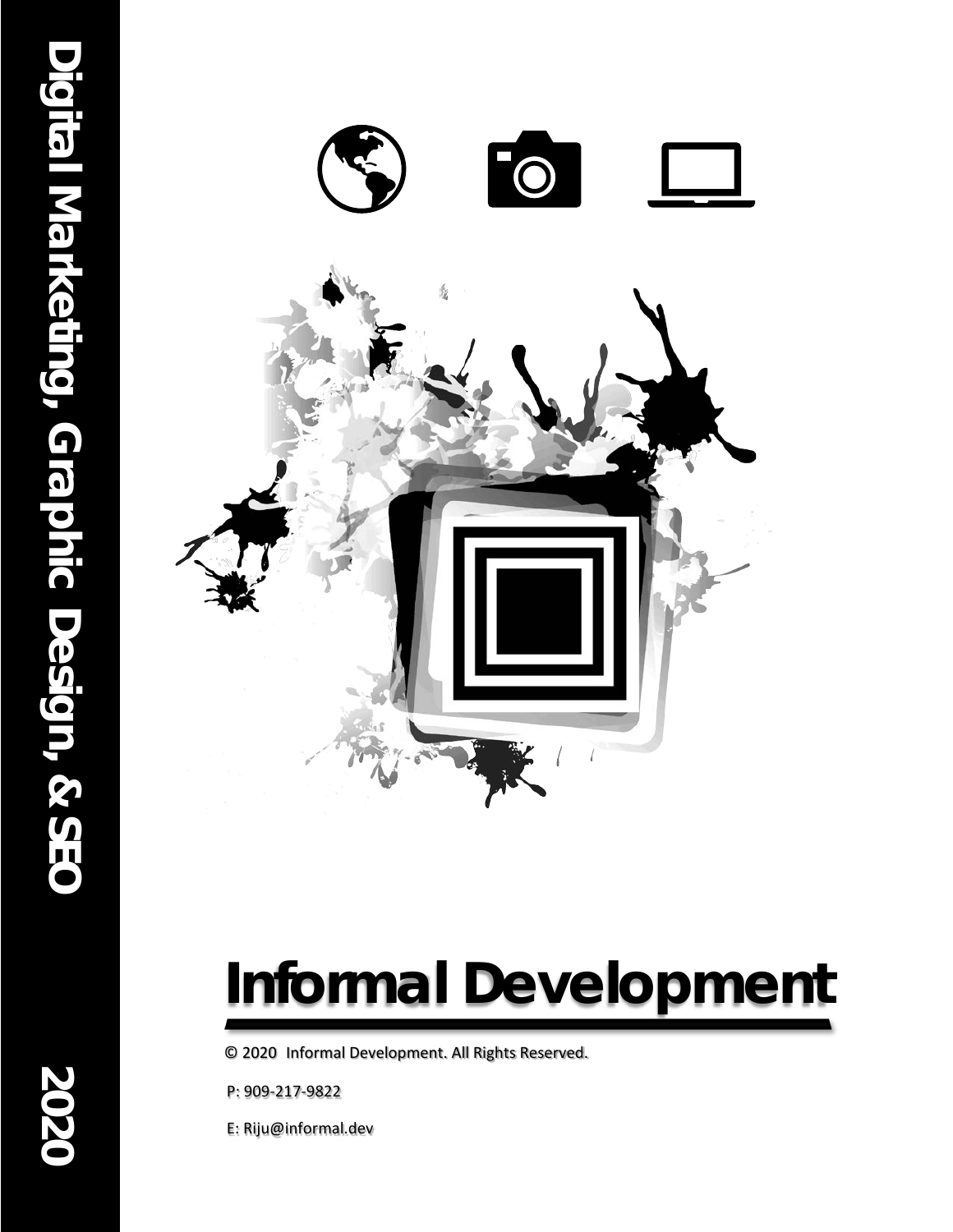Thanks for your interest in our digital marketing All our packages on this brochure can also be looked at as combined labor packages. Please note that any paid advertising including SEO will require a separate budget not included in the labor package pricing below. This budget can be decided at a later time.

#### **\$249**

- Includes logo + branding assets for your company.
- Original design with simple layering.
- Includes copyright for intellectual property + source documents.
- Option to incorporate into existing company brand design.

#### **\$499**

- Includes premium logo + branding assets for your company.
- Original design with complex layering
- Includes copyright for intellectual property + source documents.
- Includes up to 3 future updates & modifications.

#### **Digital Marketing & Graphic Design**

- Graphic Design rates start at \$40/hr
- Digital Marketing Labor starts at \$40/hr
- Digital Marketing Consulting starts at \$30/hr

#### **Photo & Video**

- Full frame photo options starting at \$35/per photo
- All include RAW image files
- Promotional Video options starting at \$199
- Can incorporate with existing branding/website

# **Independent Rates** ndependent Rates

**Logo Packages**

Logo Packages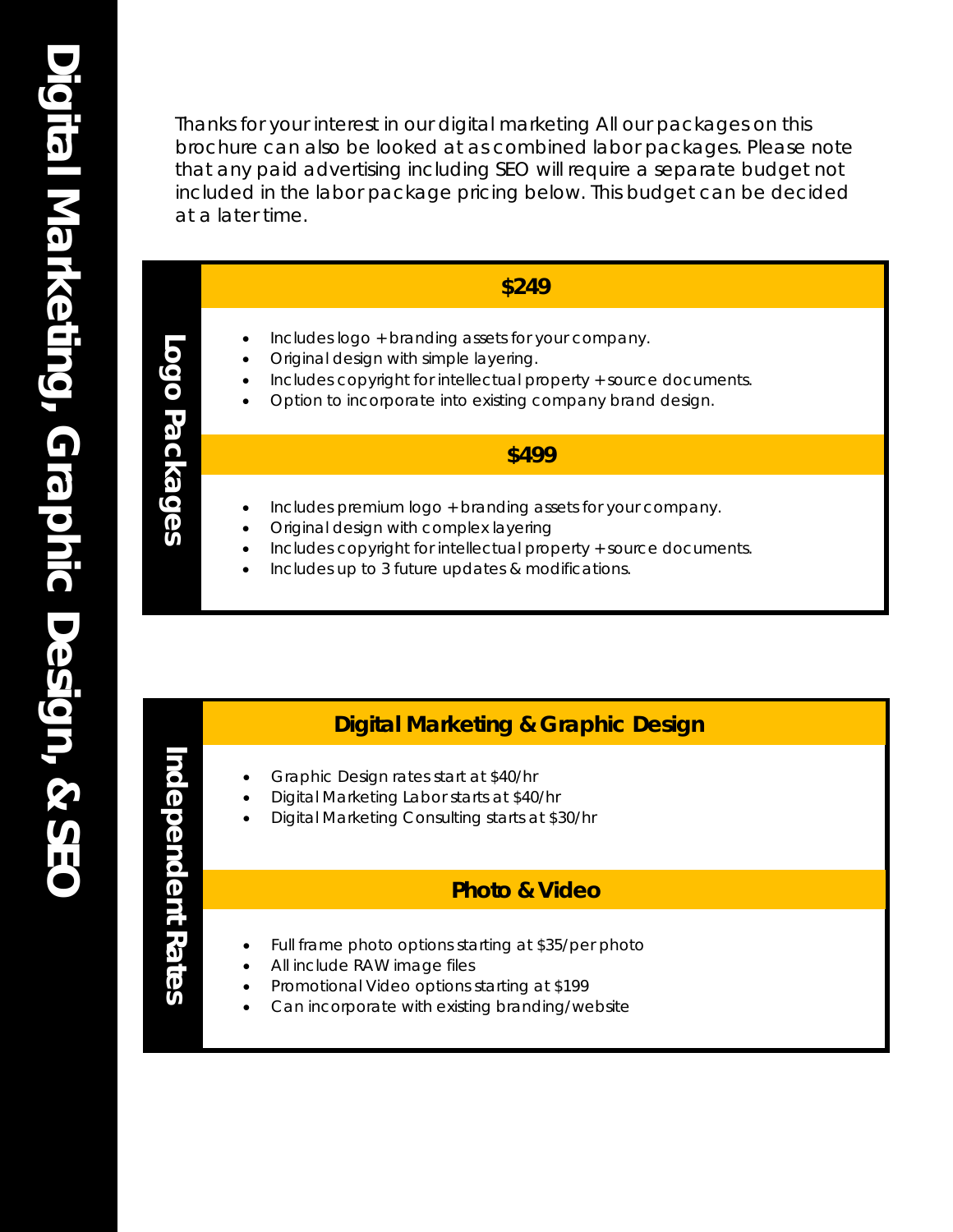Below you can find the pricing for our monthly digital marketing subscription packages. These subscriptions are suitable for companies that wish to establish a monthly budget for SEO or digital marketing services.

#### **\$149.99/mo**

- 2 hours monthly labor for SEO or digital marketing services.
- Includes website stats and web traffic analysis for your website.
- Suitable for paid advertising budgets of \$50 \$200.
- Includes your choice of digital marketing materials within labor limit.

### **\$119.99/month \$249.99/mo**

- 5 hours monthly labor for SEO or digital marketing services.
- Advanced analytics and monthly traffic reports.
- Suitable for paid advertising budgets of \$200 \$400
- Includes your choice of digital marketing materials within labor limit.

#### **\$499.99/mo**

- 10 hours monthly labor for SEO or digital marketing services.
- Advanced analytics and monthly traffic reports.
- Suitable for paid advertising budgets of \$400 \$600
- Includes your choice of digital marketing materials within labor limit.

#### **\$749.99/mo**

- 15 hours monthly labor for SEO or digital marketing services.
- Advanced analytics and monthly traffic reports.
- Suitable for paid advertising budgets of \$600 \$800
- Includes your choice of digital marketing materials within labor limit.

Digital Marketing **Digital Marketing & SEO** & SEO

**Digital Marketing**

Digital Marketing

**& SEO**